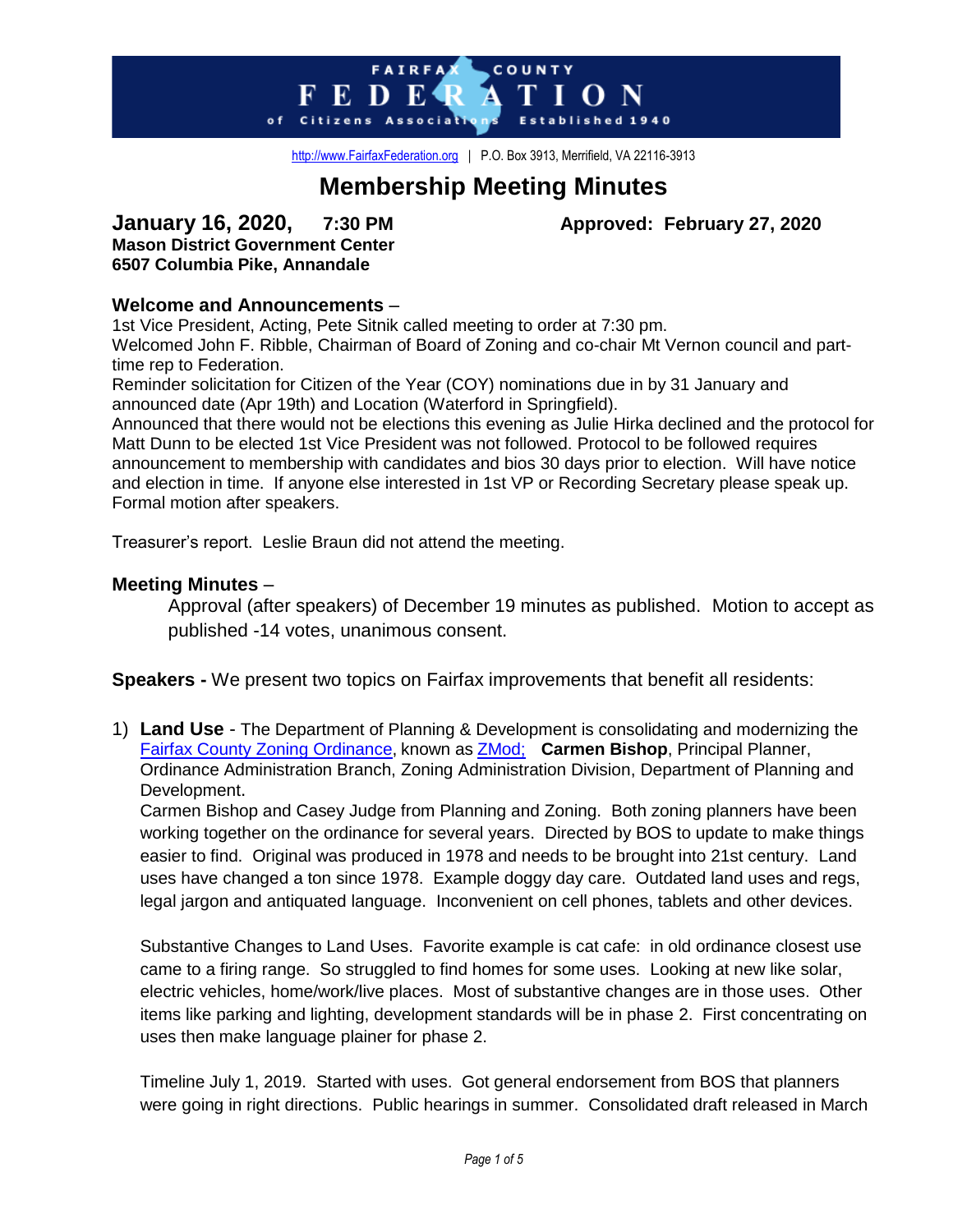timeframe. Q: What is ultimate format? A: Looking at couple of s/w systems but one PDF. No mention of database format but something that is searchable. It's words and images not maps. Just more dynamic than what we have today. Q: What extent looking at residential zoning? A: All uses in all districts on the table. Carmen and Casey chose issues for tonight: Freestanding Accessory Structures (sheds and decks), Attached Dwelling Units, and Home-based Businesses. Q: Affordable Dwelling Units will be looked at in Phase 2. Right now focus on uses. Affordable housing, parking have risen to level in phase 2. Q: Language really plain? A: That's why broad outreach so can that people can understand or not and change if needed.

Outreach: FB, zMOD website that has filmed public meetings, and documents etc., Work Groups with Citizens (Gabe is Federation representative), Land Use Attorneys, Industry and Builders.

Freestanding Accessory Structures. Many sheds, many not compliant so they took look at they sizes and heights at Home Depot and Lowes and adjusted side and rear setbacks. Q: about shed on stilts? Called code compliance but said ok. Planners listened and said shed on stilts did not sound compliant and said to call again.

Corner Lots both street sides considered front. So 35 ft in R2 15 side 25' rear. Currently rear is allowed to take on side. Shorter of two street sides is considered your official front. Interior 100 but corner 125. New developments people are maxing out so they revoked it so that in new ordinance they will have to meet 25' back.

Decks can extend into minimum set back if open, nothing below or above. If lattice below then cannot extend into minimum. Trying to look at extending into but not creating large enclosed structure but can have lattice below and some privacy rail above (7 ft high).

Carports can extend into a side yard setback if open. As soon as storage unit added or it's enclosed it's in violation. Future must meet setback because if later on you want to enclose or add storage it's not a violation.

ADUs. In home currently requires special permit. 55 or disabled either principal or other but have to go through process. Proposed: inside the dwelling you can now do with administrative permit (no public hearing) but must still be 55 or disabled. Detached maintains current zoning 2+acres.

Q: Structure on top of detached garage must still need 2+ acres, etc.

Q: If redoing what is criteria for changing it more. A: This could be targeted separate amendment so would do public meetings and hearings.

Home-Based Business currently limited businesses to operate from home: No exterior evidence and prohibited uses. \$16K fee for home professional goes through public hearing process and this is current ordinance.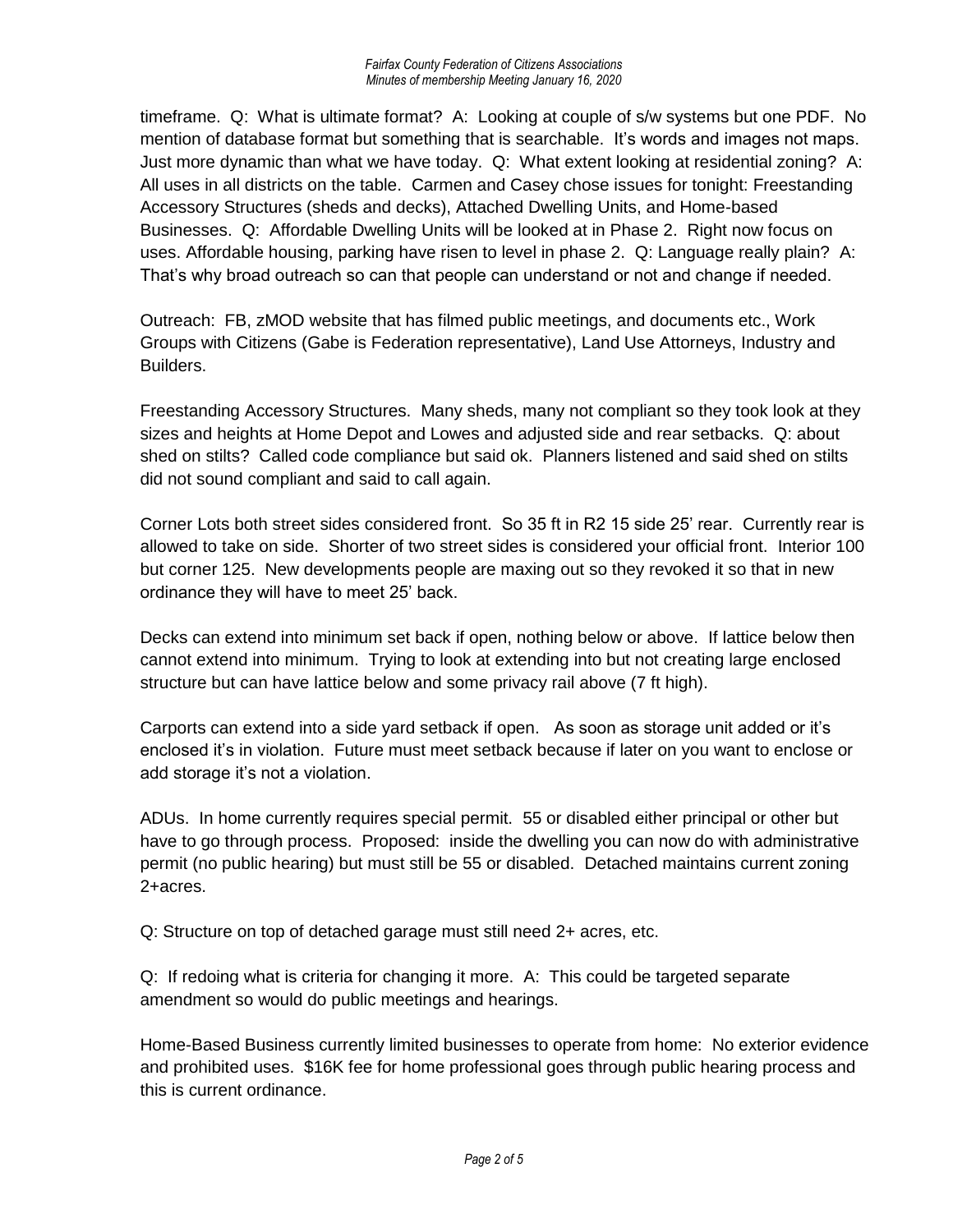Proposed: Consolidation of current two plans where all uses you could do would be on two-tier system. Definitely carrying forward no exterior evidence. One commercial vehicle. No outside storage — looks like a home. Special permit for licensed professionals or beauty parlor. Opposite approach from today: a classification and category system to name prohibited uses is how it will be stated. If not prohibited will be allowed. Prohibited are industrial vehicle or animal related. Looked at what could be nuisance in neighborhood. Customers four at a time or eight in day for school/education. Townhouse only two customers at time (parking issue) eight in day for all types. One employee with home occupation permit but pulling back for townhouse, etc., which new will say no employee. In these numbers consider all that could be happening in a home. STL could have six guests at a time so you've used six of eight so could only have two customers. Home day care then no customers. Daddy day care then no tax customers for mom's tax business. Two tiered system if you meet standards by right with admin permit. If you want more have to go for special permit. Goes back to board on Feb 4. Now in land use policy committee (televised). Going to ask if there are other ways to change. Limited size or delivery trucks. Q: Are food trucks part of commercial allowed. No as their size and weight are too much. (Andrew Hushaur planning boss answered). Q about business. If business address is your home address you should get \$50 permit and be ok but whether lease (apt) allows home business is not county's business. One time fee.

Advisory Groups Neighborhood groups are suspicious of development. Citizens workgroup. They don't vote. One per district by district supervisor and one or two from Federation. Hopefully, they will go back to their groups. All info the same for planners. None less valuable. Q: about citizens who don't trust supervisors' relationship with developers.

They were happy to come and happy to come back when consolidate draft is finished, etc. To access info go to www[.fairfaxcounty.gov](http://fairfaxcounty.gov/) and in top search box enter zmod. This was dpz's 57th community meeting.

2) **Public Safety** - The Fairfax County [Unmanned Aircraft Systems Program](https://www.fairfaxcounty.gov/uas/unmanned-aircraft-systems), is being implemented and residents will be informed of its benefits and boundaries; **Roy Shrout**, Deputy Coordinator, Office of Emergency Management, McConnell Public Safety & Transportation Operations Center.

The next speaker was introduced by Gabe Goldberg who joined the UAS task force a year ago. Roy B. Shrout III, CEM Office Emergency Mgmt and Deputy Coordinator UAS gave a detailed and fascinating talk about the county's Unmanned Aircraft Systems Program (drones) which was started in 2017. (copy of briefing provided to Pete for link)

The Unmanned Aircraft Systems Program began with a task force made of of 25 different groups. From their meetings Roy came up with 40 page draft manual. It did not satisfy all but all accepted. Roy, now acting coordinator and with emergency management, said this is a true public safety program. Examples of drone use for structure fires, fire investigations, prescribed burns for parks, police dive team, urban search and rescue, infrastructure inspection, traffic management and hazmats, wildlife habitat mapping, stream and water management. Used for crash reconstruction/3D modeling it does it much quicker. Drones are all shapes and sizes and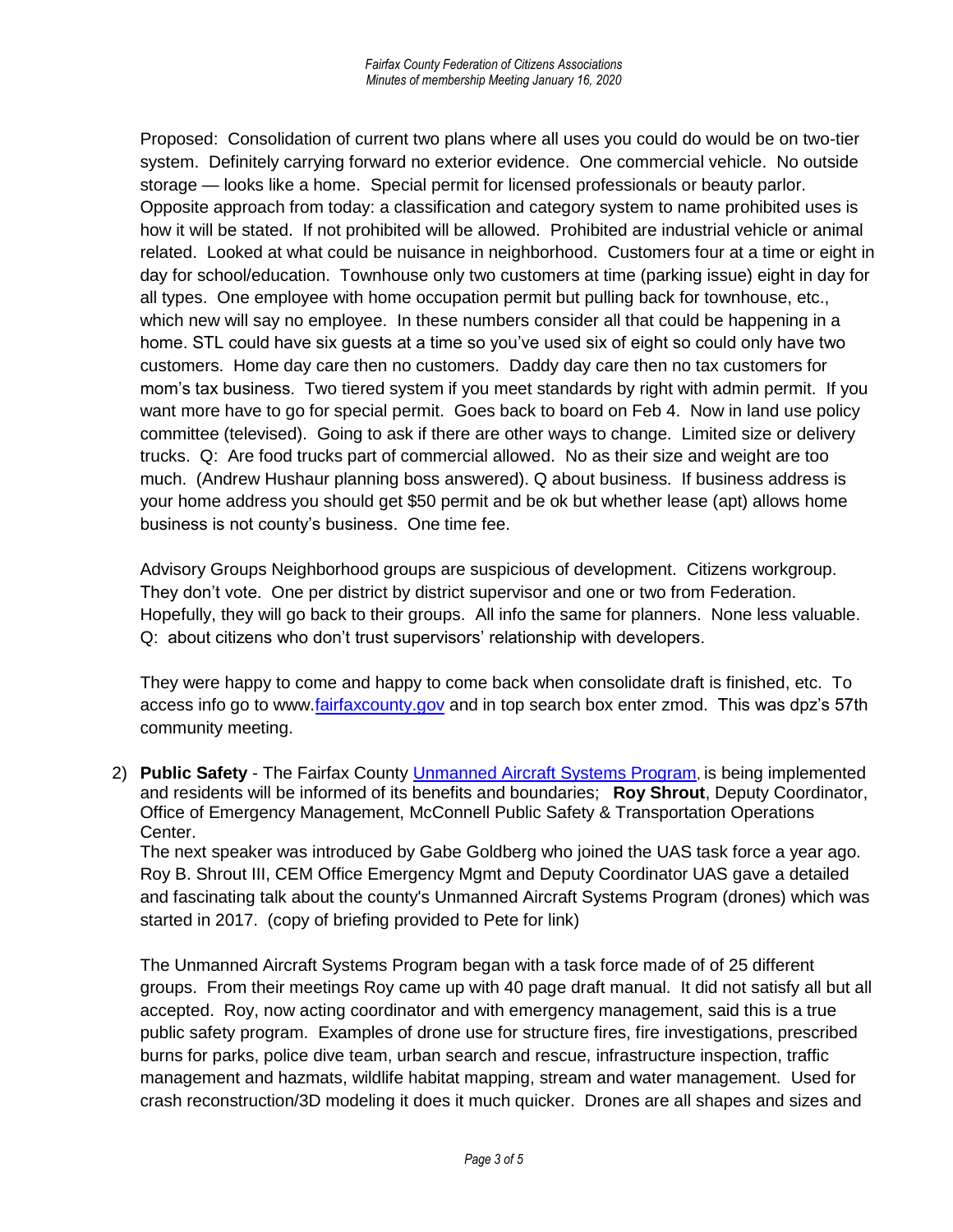take phenomenal photographs. They are search/mapping GPS coded and can run a constant course even when changing battery. Stafford has one of the best regional programs so talked to them extensively. Audobon society became a great partner. GIS mapping group and now they know main habitats in county.

Law enforcement, any law enforcement, or regulatory agency operations will be in strict compliance of Virginia Code 19.2-60.1

Scrubbed 54 page program manual (including privacy, operator training and certification) went to BOS in Jan 2018. UAS Task Force came from there, large representation. [county.gov/uas](http://county.gov/uas) [uas@fairfaxounty.gov](mailto:uas@fairfaxounty.gov) for email. 39 day comment period, 6 sessions 176 attendees 133 questions and 29 comments. Operations, equipment, and technology, budget/staffing, restricted airspace, best practices all questioned and to Roy's surprise privacy concerns near bottom of concerns of 188 emails.

In March 2019 public safety approval and BOS approved in June 25th. They want to expand so other public agencies can use. Agency has lot to do before they fly but there's a process. Land developments services now.

Privacy. BVLOS (beyond visual line of sight), They can't fly beyond what they can see. No unauthorized surveillance activities. At night visibility. Going to ask for night waiver. With lights and strobes if waiver can fly as long as can see light. Waiver in next few months. Need search warrant for police but now can surveil but do nothing else without warrant. All UAS users, regardless of agency, shall adopt a posture of minimal data collection, limited to only that data, including images or video recordings, which are essential to complete the objective of the UAS mission. To the maximum extent possible onboard cameras shall be directed toward the area of interest and away from uninvolved individuals or properties.

To be informed if UAS operation in your area go to Fairfax Alerts UAS check block and when they fly they will send alert. Roy encourage everyone to sign up to Fairfax Alerts.

Roy said a UAS Summit - 1/2 day on how public can use drones — in the works watch for it.

Q: Wildlife do you use infrared cameras? On infrared only 100 ft. Better cameras for more \$\$\$. It's coming. Taken two years to get with Federal grants.

Today have equipment, steering committee, webpage, notification, training, program manual updates, regional partnerships (CIA using for compound. County will train and share procedure), Annual Report, GIS mapping application, other agency integration, extensive Training (See charts). Airspace in this area is a nightmare. DC no fly zone, etc. 60% of county is no fly zone. Trying to get clearance. Helicopter has to get clearance (it's a phone call but not uncommon). 1/2 day seminar important cause public needs to see where they can't fly like in Dulles or restricted area. Can't go above 400 ft but no limit on how low.